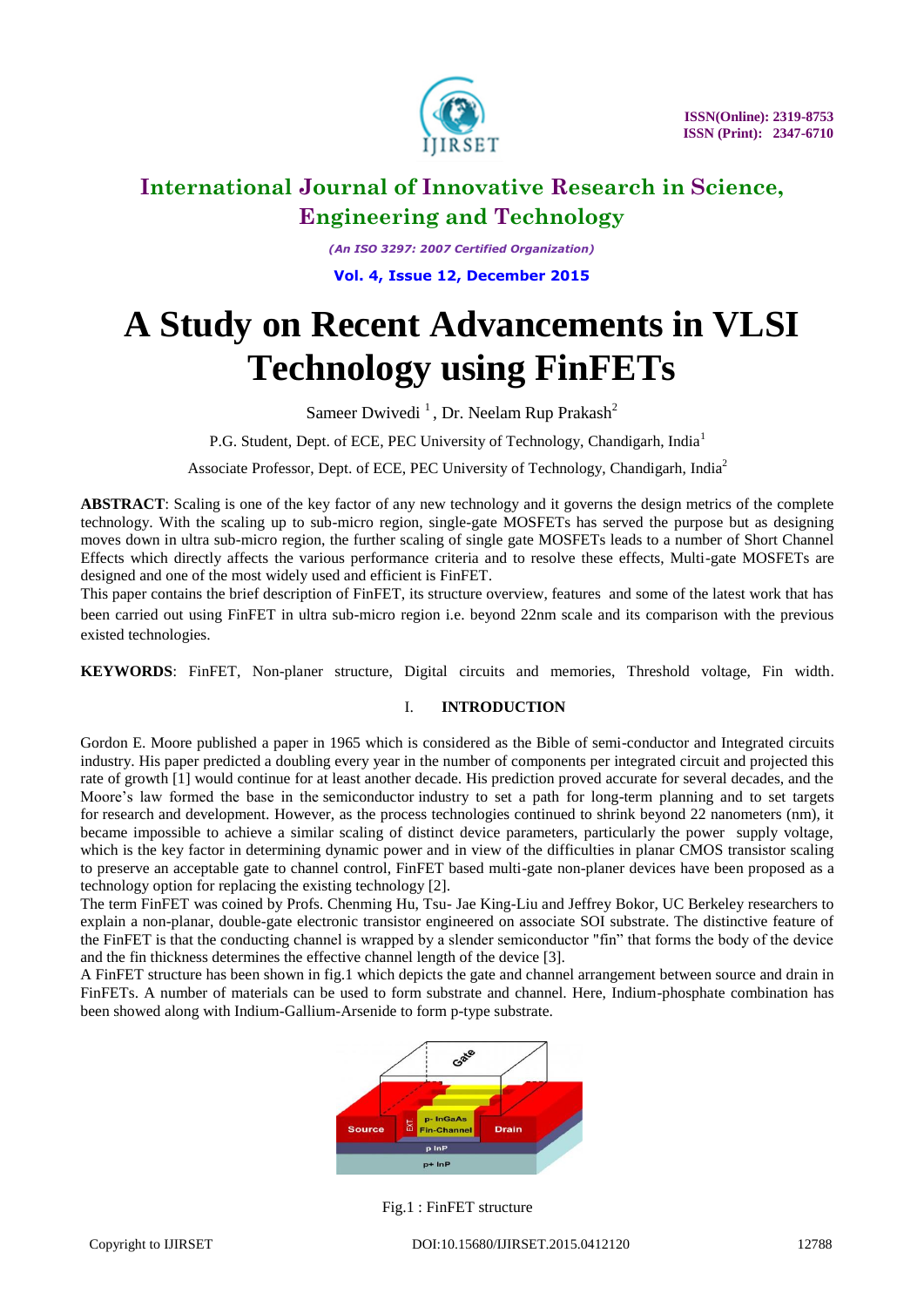

 **ISSN(Online): 2319-8753 ISSN (Print): 2347-6710** 

# **International Journal of Innovative Research in Science, Engineering and Technology**

*(An ISO 3297: 2007 Certified Organization)*

#### **Vol. 4, Issue 12, December 2015**

#### II. **FEATURES OF FINFET**

FinFETs were introduced to overcome the Short Channel Effects (SCE) and they are having some distinct characters that makes it different from earlier FETs.

**a) Non-planer Structure** - FinFETs can be fabricated with their channel along different orientations in a single die. Fabrication of planar MOSFET channels along any crystal plane other than <100> is difficult due to process variations. However, FinFETs can be fabricated along the <110> plane as well. This results in enhanced hole mobility. <110> oriented FinFETs can be fabricated by simply rotating the transistor layout by  $45^{\circ}$  in the plane of a <100> wafer. Thus, nFinFETs implemented along <100> and pFinFETs along <110> lead to faster switching of logic gates since this gives designers an opportunity to utilize the underlying mobility difference between electrons and holes [4].

The way in which the gate surface of nFinFETs and pFinFETs gate can be oriented are shown in fig.2. A number of different orientations are possible which include <110>, <100>, <111> and others to achieve better mobility for both holes and electrons.



Fig.2: Different channel orientations of FinFET design.

**b) Effect of Fin thickness and fin height on FinFET-** Fin thickness and its height are the two major parameters used to control drain electric field by lowering the barrier of channel because of reduced source/fin and drain/fin junction capacitances. Sub-threshold slope also increase in thick fin device. The main reason for this is the gate loses its control over the channel. SCEs are mainly depends upon fin thickness. Thinner the fin much better are the chances to overcome SCEs. As the fin thickness is increased, Drain Induced Barrier lowering (DIBL) also increases [5]. If the thickness of the fin was reduced, the off state leakage current was also found to reduce and when the fin height is increased, the potential to drive current also increases. Fin Height is limited by etch technology while Fin Pitch determines layout area and limits S/D implant tilt angle.

Fig.3 gives us a view of flow of current in FinFET along with length of dual-gates, Fin-width and Fin-height. Source and drain in the end of view with dual-gates between them. This figure depicts the way in which gates are formed in FinFETs.



Fig 3: Depiction of Fin Height, Fin Width, Gate Length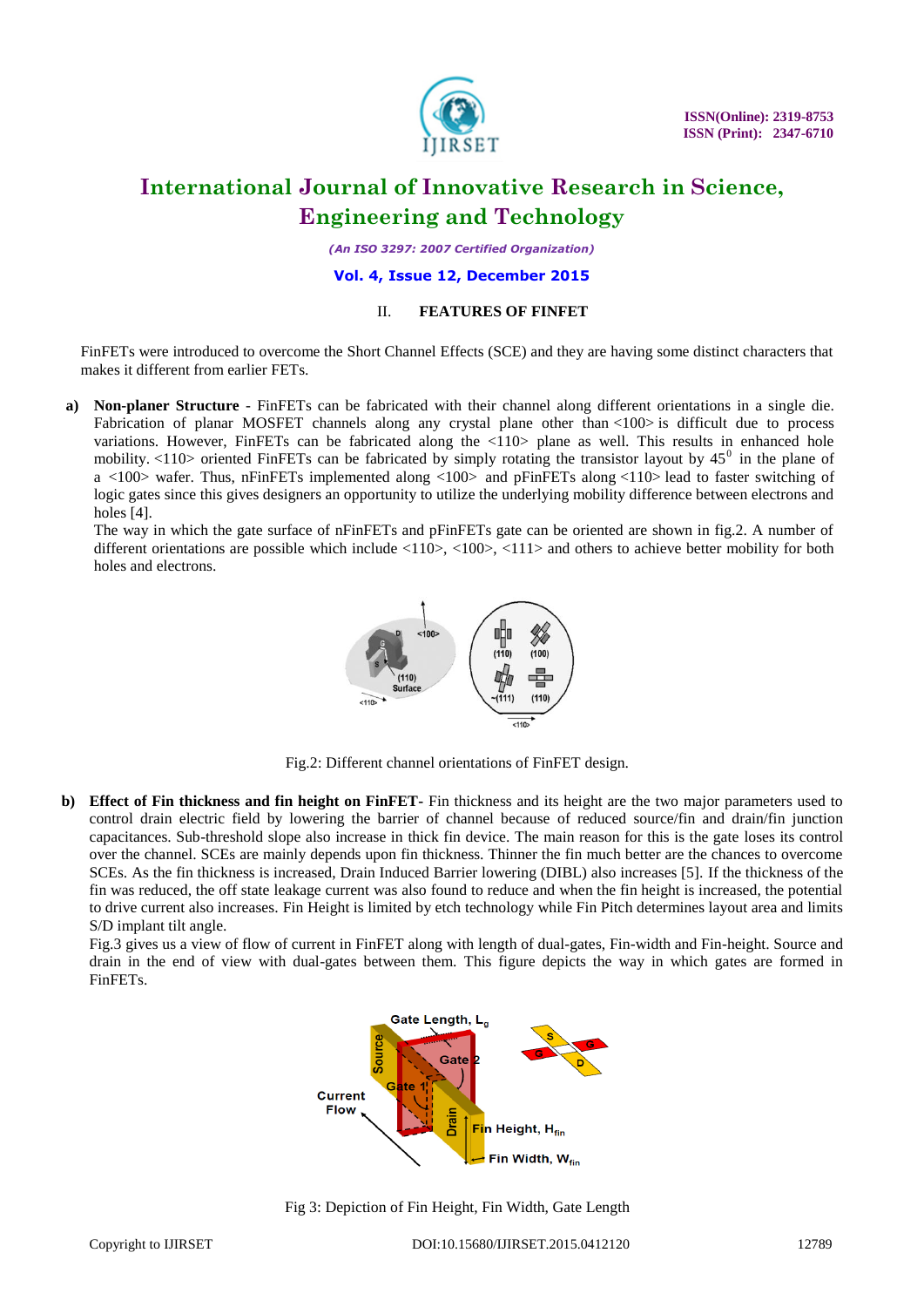

*(An ISO 3297: 2007 Certified Organization)*

### **Vol. 4, Issue 12, December 2015**

- **c) Vth Controllability –** In FinFET, the Threshold voltage can be controlled by using multiple supply voltages. The Vth at each gate of a FinFET can be controlled by applying voltage at the other gate. This method results in the reduction of Sub-threshold leakage because of an increase in the Vth of the leaking transistor, while current drive is increased due to the larger gate drive experienced by the active transistor. This explicitly leads to the reduction of dynamic power consumption. Another method to control threshold voltage is via substrate doping [6].
- **d) Parasitic Capcitance** In digital applications, the main aim is to achieve a lower capacitance and high drive current and the major concern is of Parasitic capacitance. To improve the performance of the device, reduction of parasitic capacitance is very important. This is mainly done by varying the distance between the centers of the two consecutive fin i.e. Fin pitch and the parasitics are calculated for each layout.

#### III. **STUDY OF FINFET BASED CIRCUITS**

**a**) In designing of various basic logic circuits such as XOR-XNOR logic gate, Priority Encoder, Multipliers and others, FinFETs are widely used in the regime below 22nm scale to observe the different design metrics such as propagation delay, power consumption and power dissipation.

i. FinFET based XOR-XNOR circuit has been designed using FinFET Pass Transistor Logic. The schematic and truth table based on that is given below along with brief description.

Fig.4 shows a pass transistor logic based designing of XOR-XNOR gate. Here, total 10 transistors have been used and along with power supply and ground, connections are made such that the complete circuit will give desired logical outputs.



Fig 4 : Schematic of PTL XOR-XNOR

On the basis of fig.4, a truth-table has been formed and showed in Table 1. The four different logic patterns can be implemented using "A" and "B" inputs and on two outputs, one can observe their quality and on that basis a good or bad output can be evaluated.

Table 1: Truth table for XOR-XNOR circuit

|  | XOR    | <b>XNOR</b> |  |
|--|--------|-------------|--|
|  | Good 0 | Good 1      |  |
|  | Good 1 | Good 0      |  |
|  | Good 1 | Bad 0       |  |
|  | Good 0 | Good 1      |  |

This results in very efficient logic gate having less average power consumption, less number of transistor slices and lesser power-delay product as compared to previous ones [7].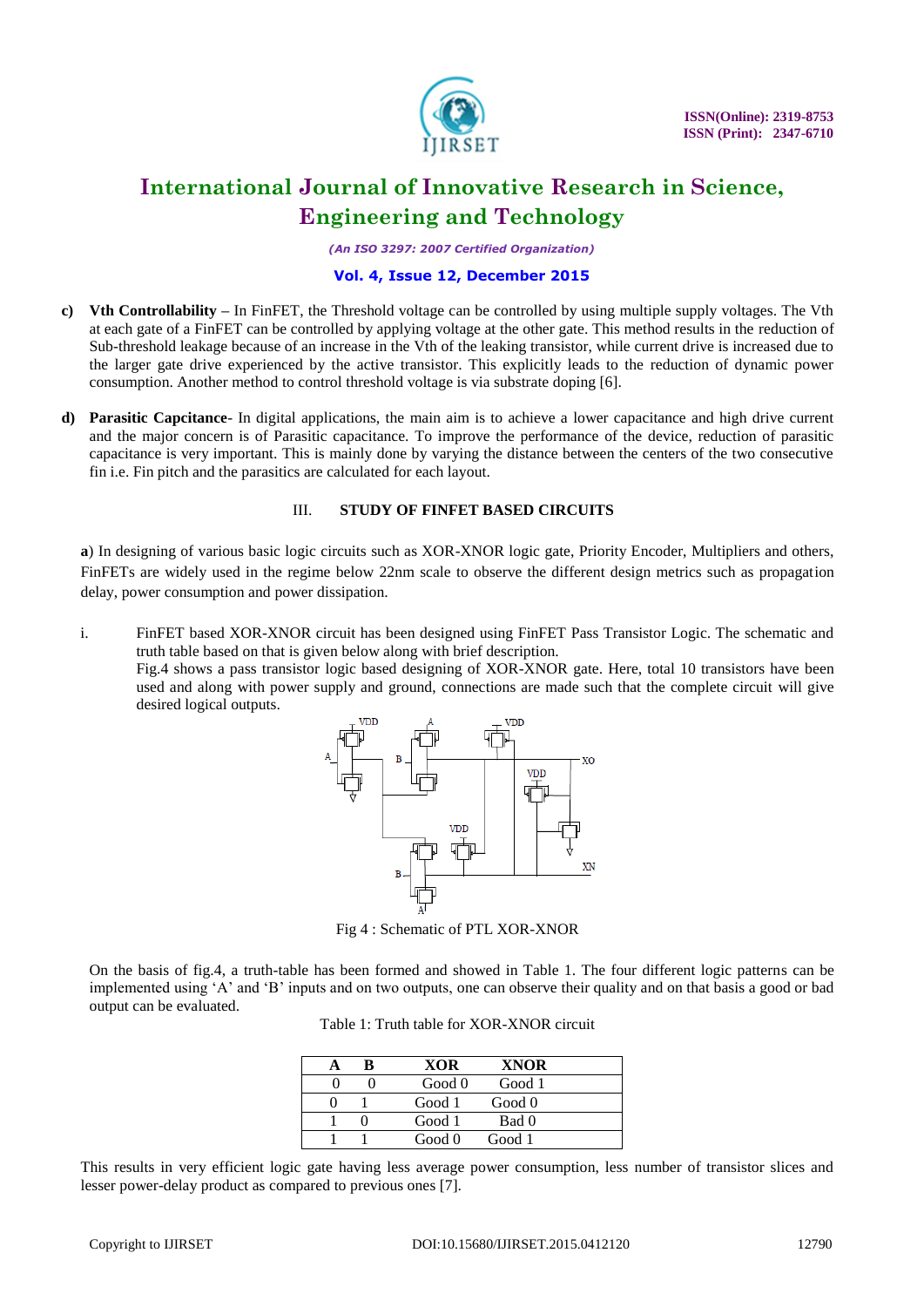

*(An ISO 3297: 2007 Certified Organization)*

### **Vol. 4, Issue 12, December 2015**

ii. A FinFET based 4:3 Priority Encoder had been designed and simulated in 45 nm technology. The design had been observed under a supply voltage than the usual 0.7 V and still results in minimum leakage current, average power and leakage power [8].

Table 2 shows a priority encoder truth table in which based on inputs, output will set high on some desired line according to the priority set by the designer and rest all lines will be don"t care. Here, D0-D3 are inputs and X, Y and V are outputs.

| Inputs         |    |    |                | Outputs  |          |   |
|----------------|----|----|----------------|----------|----------|---|
| D <sub>0</sub> | D1 | D2 | D <sub>3</sub> | х        |          |   |
| Ō              | 0  | 0  | $\bf{0}$       | x        | x        | 0 |
|                | 0  | 0  | $\bf{0}$       | 0        | $\bf{0}$ |   |
| X              |    | 0  | $\bf{0}$       | $\Omega$ |          |   |
| X              | x  |    | 0              |          | $\bf{0}$ |   |
| x              | X  | X  |                |          |          |   |

Table 2 : Truth table of Priority Encoder

The work which is reviewed here shows that by designing 4:3 priority encoder using FinFET results in around 30% decrease in both average and leakage power as compared to conventional MOSFET circuit [9].

iii. Single Capacitor DAC based Successive approximation ADC - An ADC has been designed using FinFET Regulated clocked current mirror, a comparator and control logic. The work has shown the advantages which FinFET gives at 45nm scale as compared to 90nm scale where the Short Channel Effects results in lesser efficiency and high power consumption. The main purpose here is to implement the ADC free from SCE. Sampling rate got increased, power dissipation decreased by 15% and relatively higher Ion/Ioff ratio at minimum channel length which enable fast switching between outputs with minimal response time [10].

A Single-switch-capacitor-DAC SAR ADC is shown in fig.5. It consists of a switch control signal section which gets input from a SAR Control Logic block. An Operation amplifier has been used here to give input to Op-amp block whose clock is PWM. The switching has been done by using N-Regulated clocked current mirror (NRCCM) and P-Regulated clocked current mirror (PRCCM).



Fig. 5: Single-switch-capacitor-DAC SAR ADC architecture.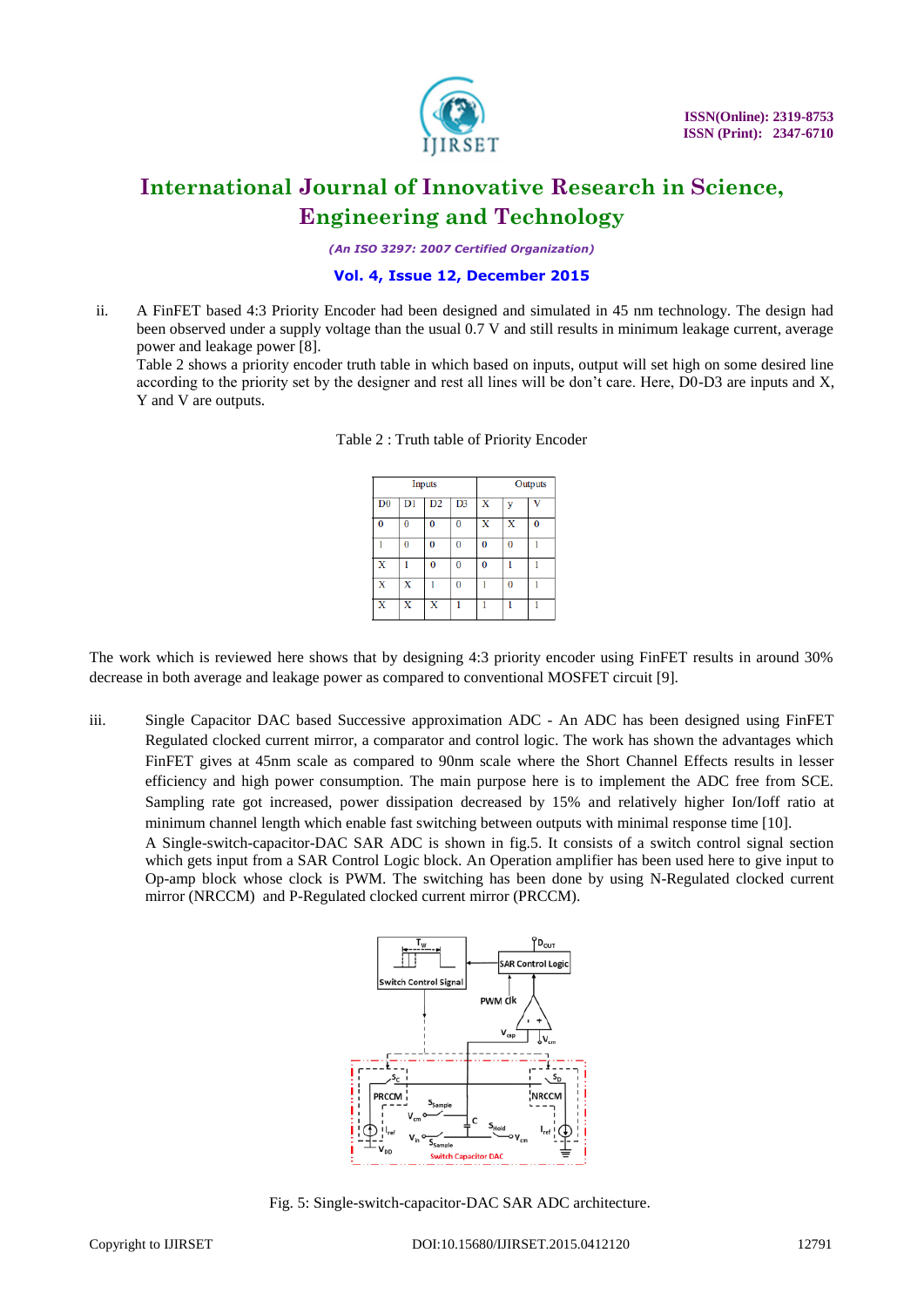

*(An ISO 3297: 2007 Certified Organization)*

### **Vol. 4, Issue 12, December 2015**

**b)** FinFET has been extensively used to develop memories with higher capacities and less power consumption. SRAM is the most widely used memory and a lot of work has been done to design SRAM using FINFET. Different designs have been proposed so far and the 6T SRAM is one of the best among them. SRAM with the following characteristic has been the recent one- 0.6V, 1.5GHz, 84Mb design in 14nm FinFET CMOS Technology [11].

A 6 transistor based SRAM cell has been shown below in Fig.6 which consists of a word-line and vertically Bit-lines. Transistor 1 and 2 are directly in contact with word-line and bit-line while other 4 transistors are connected in a manner to act as a storing part.



SRAM mainly requires Trade-off between some important features such as Hold Margin, Read stability Margin, Write Margin, Access time and power consumption.

There are different techniques which one can use to design a SRAM meeting performance requirements.

**c) Impact of Fin Width and Back Bias Under Hot Carrier Injection** – FinFETs have several gates surrounding the channel; therefore, different fin widths (Wfin) can show substantially different characteristics. A thinning fin width improves the sub threshold leakage and the SCE of FinFETs and even determines the cut-off frequency. Despite the benefit of thinning width, fin scaling is accompanied by a large reliability degradation under hot carrier degradation [12]. The ultrathin body of FinFETs allows these devices to modulate threshold voltage with the back-gate scheme. The negative voltage on FinFETs allows the circuit to reduce current leakage and power consumption. Meanwhile, a proper circuit design using both forward and reverse voltage can improve leakage reduction. For fully depleted channel MOSFETs, both positive and negative voltages can be implemented with a back-bias generating subsystem for energy efficiency. To achieve this Un-doped n-channel bulk FinFETs employ high-k/metal gate stacks on both sides of a silicon body with an equivalent oxide thickness of around 1nm by atomic layer deposition and SiN on top of the body to eliminate Vt variations [13]. A narrow Wfin is close to the quantum width. The double-gate FinFETs with a narrow Wfin of 10 nm exhibit a high transconductance (Gm) density but a high drain current degradation and threshold voltage variation under hot carrier injection. This device also exhibits a wide current tuning range but a high hot carrier degradation and threshold voltage variation at a positive back bias. However, this trend can also depend on Si doping concentration.

#### IV. **RECENT ADVANCEMENTS**

In Semi-conductor Industries, a lot of research work has been going on in R&D departments considering the vast opportunities in enhancing the FinFET properties. The giants like Intel, Samsung and all others are working on the same technology and trying to scale down as much as they can.

Samsung Electronics Co., Ltd., a world leader in advanced semiconductor solutions, announced the mass production of industry's first mobile application processor using the advanced 14-nanometer (nm) FinFET process technology. They expects the production of 14 nm mobile application processor to positively impact the growth of the mobile industry . As the most advanced technology available today, 14nm FinFET process is able to achieve the highest levels of efficiency, performance and productivity. When compared to Samsung's most advanced previous process technology, this newest process enables up to 20 percent faster speed, 35 percent less power consumption and 30 percent productivity